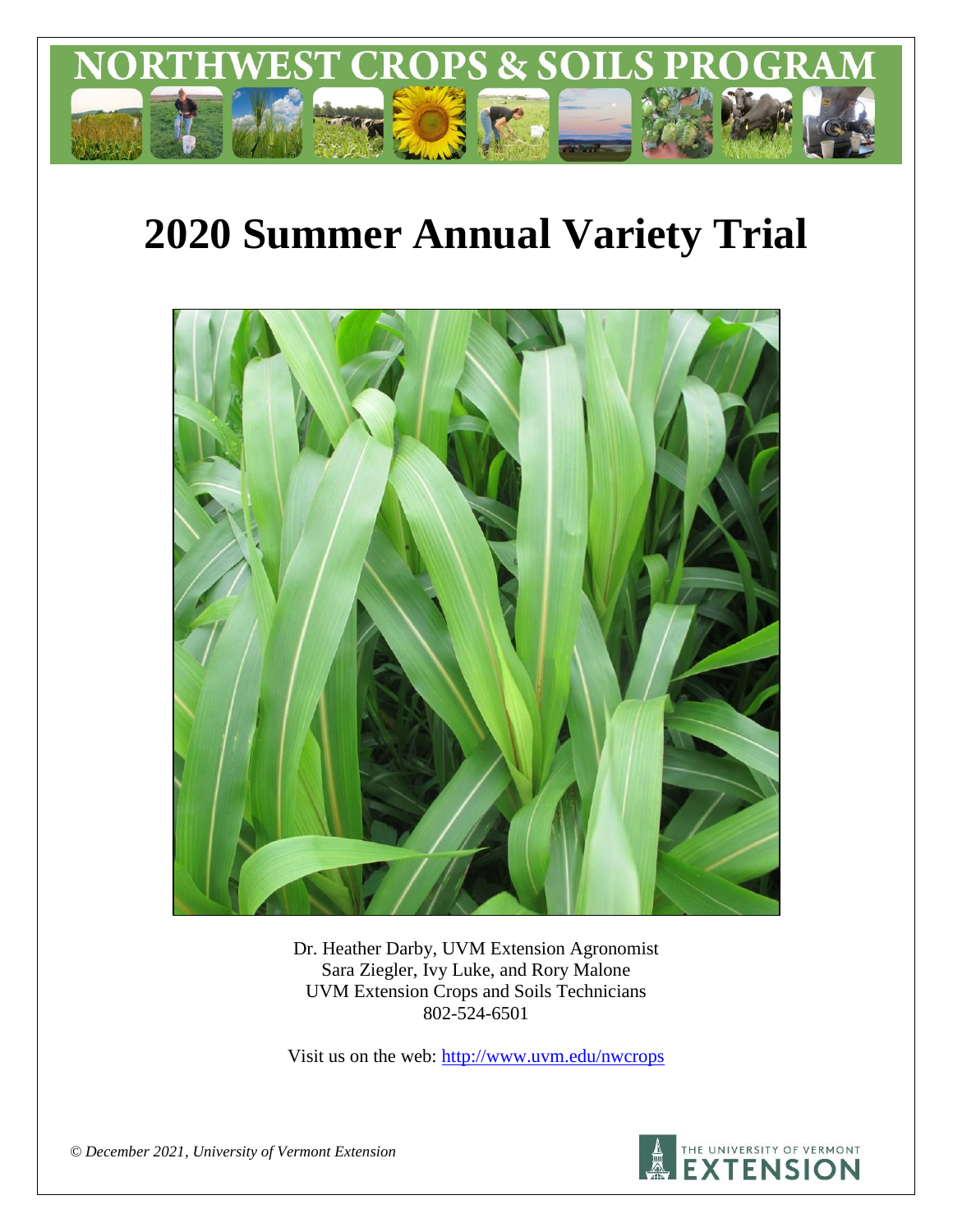#### **2020 SUMMER ANNUAL VARIETY TRIAL**

Dr. Heather Darby, University of Vermont Extension heather.darby[at]uvm.edu

Warm season grasses, such as sudangrass, and millet can provide quality forage in the hot summer months, when cool season perennial grasses enter dormancy and decline in productivity. The addition of summer annuals into a rotation can provide a harvest of high-quality forage for stored feed or grazing during this critical time. Generally, summer annuals germinate quickly, grow rapidly, are drought resistant, and have high productivity and flexibility in utilization. The UVM Extension Northwest Crops and Soils Program conducted this variety trial to evaluate the yield and quality of warm season annual grasses.

## **MATERIALS AND METHODS**

A trial was initiated at Borderview Research Farm in Alburgh, VT on 22-May 2020. Plots were managed with practices similar to those used by producers in the surrounding area (Table 1). Fifteen varieties of summer annual species were compared (Table 2). Plots were seeded with a Great Plains cone seeder at a seeding rate of 50 lbs ac<sup>-1</sup> for the sorghums, sudangrasses, and sorghum x sudangrass crosses, at 20 lbs ac<sup>-1</sup> for millet, and at 30 lbs ac<sup>-1</sup> for annual ryegrass. The mixtures were seeded according to the recommendation on the labels. Approximately 92 lbs N was applied in the form of urea (46-0-0) on 23-Jun.

| <b>Trial Information</b>         | <b>Borderview Research Farm-Alburgh, VT</b>      |  |  |  |
|----------------------------------|--------------------------------------------------|--|--|--|
| Soil Type                        | Benson rocky silt loam                           |  |  |  |
| Previous crop                    | Hemp                                             |  |  |  |
| Planting date                    | $22$ -May                                        |  |  |  |
| First harvest date               | $15$ -Jul                                        |  |  |  |
| Second harvest date              | $10-Aug$                                         |  |  |  |
| Seeding rates: Millets           | $20$ lbs ac <sup>-1</sup>                        |  |  |  |
| Sorghum, Sudangrass, and hybrids | $50$ lbs ac <sup>-1</sup>                        |  |  |  |
| Annual ryegrass                  | $30$ lbs ac <sup>-1</sup>                        |  |  |  |
| Mixture (Summer Feast)           | $20$ lbs ac <sup>-1</sup>                        |  |  |  |
| Mixture (Ray's Crazy Summer Mix) | $50$ lbs ac <sup>-1</sup>                        |  |  |  |
| Mixture (Summer 2020 Mix)        | $50$ lbs ac <sup>-1</sup>                        |  |  |  |
| Tillage methods                  | Mold board plow, disk, and spike tooth<br>harrow |  |  |  |

**Table 1. General plot management, 2020.**

Prior to harvest, plant heights were measured at three random locations within each plot. Treatments that did not reach a minimum of 24" were not harvested. Plots were harvested with a Carter flail forage harvester outfitted with scales on 15-Jul and 10-Aug from the center 3' x 20' of each plots. An approximate 1 lb subsample from each plot was collected and dried at each harvest to determine dry matter and calculate dry matter yields. The samples were then ground and analyzed for quality at the E. E. Cummings Crop Testing Laboratory (Burlington, VT) via near infrared reflectance spectroscopy (NIR) techniques using a FOSS DS2500 Feed and Forage Analyzer.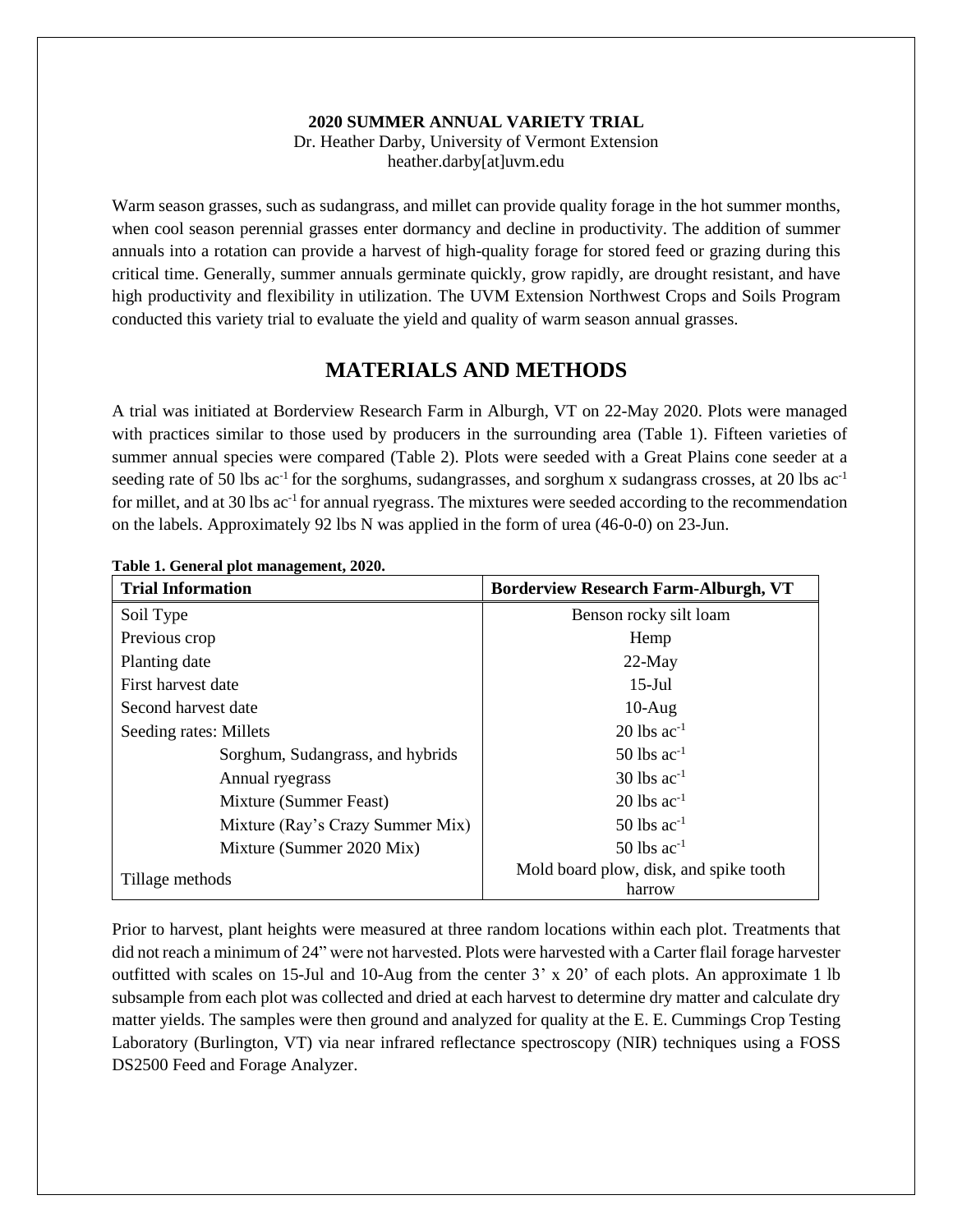| <b>Variety</b>          | <b>Species</b>                                                                                                                                               | <b>Characteristics</b> | Company                      |
|-------------------------|--------------------------------------------------------------------------------------------------------------------------------------------------------------|------------------------|------------------------------|
| KF Prime 180            | Pearl Millet                                                                                                                                                 | BMR, Dwarf             | King Fisher                  |
| KF Prime 360            | Pearl Millet                                                                                                                                                 | <b>BMR, Dwarf</b>      | King Fisher                  |
| <b>FSG 315</b>          | Pearl Millet                                                                                                                                                 | BMR, Dwarf             | <b>Farm Science Genetics</b> |
| <b>VNS</b>              | Japanese Millet                                                                                                                                              |                        | Seedway, LLC                 |
| KF Sugar Pro 55 SS      | Sorghum x Sudangrass                                                                                                                                         | <b>BMR</b>             | King Fisher                  |
| <b>Green Grazer V</b>   | Sorghum x Sudangrass                                                                                                                                         | Green Top              | Seedway, LLC                 |
| AS 9302                 | Sorghum x Sudangrass                                                                                                                                         | BMR6, Dwarf            | Alta Seeds                   |
| <b>FSG 214</b>          | Sorghum x Sudangrass                                                                                                                                         | <b>BMR</b>             | <b>Farm Science Genetics</b> |
| <b>FSG 215</b>          | Sorghum x Sudangrass                                                                                                                                         | <b>BMR</b>             | <b>Farm Science Genetics</b> |
| AS 5201                 | Sudangrass                                                                                                                                                   |                        | Alta Seeds                   |
| Big Bang                | Annual ryegrass                                                                                                                                              |                        | Seedway, LLC                 |
| Centurion               | Annual ryegrass                                                                                                                                              |                        | Seedway, LLC                 |
| Ray's Crazy Summer Mix  | Cowpeas (62%)<br>AS 9302 sudangrass (11%)<br>Peredovik sunflower (10%)<br>Leafy T millet (7%)<br>Daikon radish (7%)<br>T-Raptor hybrid brassica (3%)         | <b>BMR</b> sundangrass | King's Agriseeds             |
| Summer 2020 Mix         | Cowpeas (45%)<br>Sorghum Sudan TR (17%)<br>Sunnhemp (11%)<br>Peredovik sunflower (10%)<br>Millet TR (7%)<br>Daikon radish (7%)<br>Barkant forage turnip (3%) |                        | King's Agriseeds             |
| <b>Summer Feast Mix</b> | Wonderleaf pearl millet (88%)<br>T-Raptor hybrid brassica (12%)                                                                                              |                        | King's Agriseeds             |

**Table 2. Summer annual varieties, characteristics, and seed sources, 2020.** 

Mixtures of true proteins, composed of amino acids, and non-protein nitrogen make up the crude protein content of forages. The bulky characteristics of forage come from fiber. Forage feeding values are negatively associated with fiber since the less digestible portions of the plant are contained in the fiber fraction. The detergent fiber analysis system separates forages into two parts: cell contents, which include sugars, starches, proteins, non-protein nitrogen, fats and other highly digestible compounds; and the less digestible components found in the fiber fraction. The total fiber content of forage is contained in the neutral detergent fiber (NDF) which includes cellulose, hemicellulose, and lignin. aNDFom is the NDF content on an organic matter basis which can help avoid overestimation in cases of high ash content. This measure indicates the bulky characteristic of the forage and therefore is negatively correlated with animal dry matter intake. The portion of NDF which is predicted to be left undigested after 240 hours of incubation in rumen fluid is reported as undigestible NDF (uNDF240). The acid detergent fraction (ADF) is composed of highly indigestible fiber and therefore, is negatively correlated with digestibility. Water soluble carbohydrates (WSC) include sugars and other compounds that are water soluble including fructans. These are utilized by ruminants for energy.

Results were analyzed using a general linear model procedure of SAS (SAS Institute, 2008). Replications were treated as random effects, and treatments were treated as fixed. Mean comparisons were made using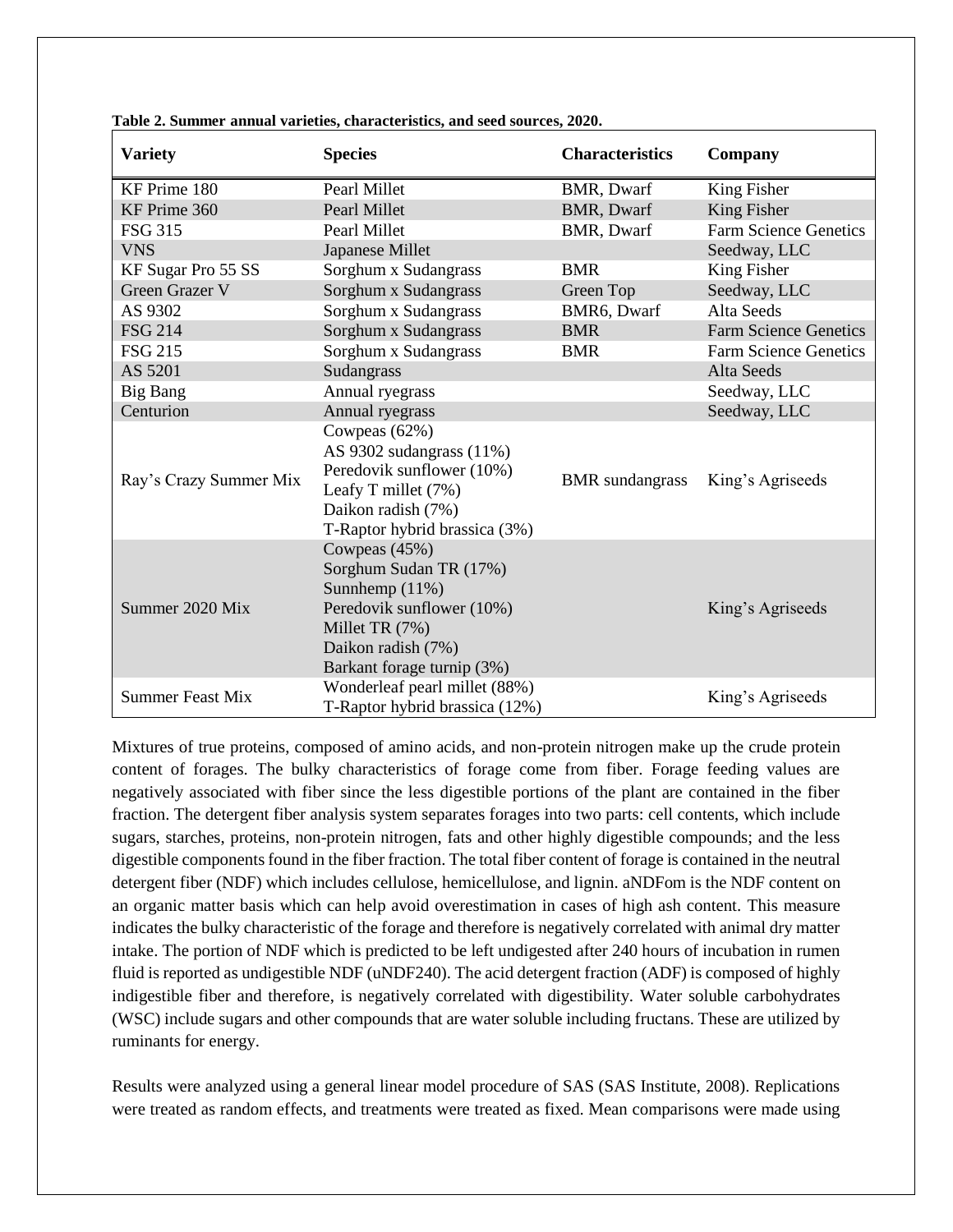the Least Significant Difference (LSD) procedure where the F-test was considered significant, at  $p<0.10$ . Variations in yield and quality can occur because of variations in genetics, soil, weather, and other growing conditions. Statistical analysis makes it possible to determine whether a difference between treatments (i.e. varieties) is likely attributable to the treatment or random variation. At the bottom of each table, an LSD value may be presented. Where the difference between two treatments within a column is equal to or greater than the LSD value at the bottom of the column, you can be sure in 9 out of 10 chances that there is a real difference between the two treatments. Treatments that were not significantly lower in performance than

the highest value in a particular column is indicated with an asterisk. In this example, A is significantly different from C but not from B. The difference between A and B is equal to 1.5, which is less than the LSD value of 2.0. This means that these varieties did not differ in yield. The difference between A and C is equal to 3.0, which is greater than the LSD value of 2.0. This means that the yields of these varieties were significantly different from one another. The asterisk indicates that B was not significantly lower than the top yielding variety.

| <b>Variety</b> | Yield  |
|----------------|--------|
| A              | 6.0    |
| B              | $7.5*$ |
| C              | $9.0*$ |
| <b>LSD</b>     | 2.0    |

#### **RESULTS**

Seasonal precipitation and temperatures, recorded with a Davis Instruments Vantage Pro 2 weather station with a WeatherLink data logger in Alburgh, VT, are shown in Table 3. Although the early season brought cool, wet conditions, temperatures quickly rose, and rainfall dissipated by the time of planting this trial. Rainfall was below normal with the region being designated as D0 or abnormally dry (Drought.gov) throughout the season. Much of the rain that fell throughout the season came in short duration storms. For example, in August there were only 6 rain events that accumulated at least 0.1". Of these, 2 events, totaling 1.53" and 2.98" each, contributed 67% of the month's entire accumulation. Furthermore, temperatures remained above normal for much of the mid-summer. In July, 75% of the month saw temperatures climb above 80◦F with some days reaching above 90◦F. On average, July temperatures were over 4 degrees above normal. These temperatures contributed to above normal Growing Degree Days (GDDs) accumulations of 1851, 158 above the 30-year normal.

| Alburgh, VT                       | June    | <b>July</b> | <b>August</b> |  |
|-----------------------------------|---------|-------------|---------------|--|
| Average temperature $(^{\circ}F)$ | 66.9    | 74.8        | 68.8          |  |
| Departure from normal             | 1.08    | 4.17        |               |  |
|                                   |         |             |               |  |
| Precipitation (inches)            | 1.86    | 3.94        | 6.77          |  |
| Departure from normal             | $-1.77$ | $-0.28$     | 2.86          |  |
|                                   |         |             |               |  |
| Growing Degree Days (base 50°F)   | 516     | 751         | 584           |  |
| Departure from normal             | 35      | 121         |               |  |

**Table 3. Seasonal weather data collected in Alburgh, VT, 2020.**

Based on weather data from a Davis Instruments Vantage Pro2 with WeatherLink data logger. Historical averages are for 30 years of NOAA data (1981-2010) from Burlington, VT.

Prior to harvest, heights were measured in all plots. Treatments that did not reach at least 24" (61cm) in height or were assessed to have high variability in density or high weed pressure were not harvested. Heights for all treatments for both cuttings are summarized in Table 4.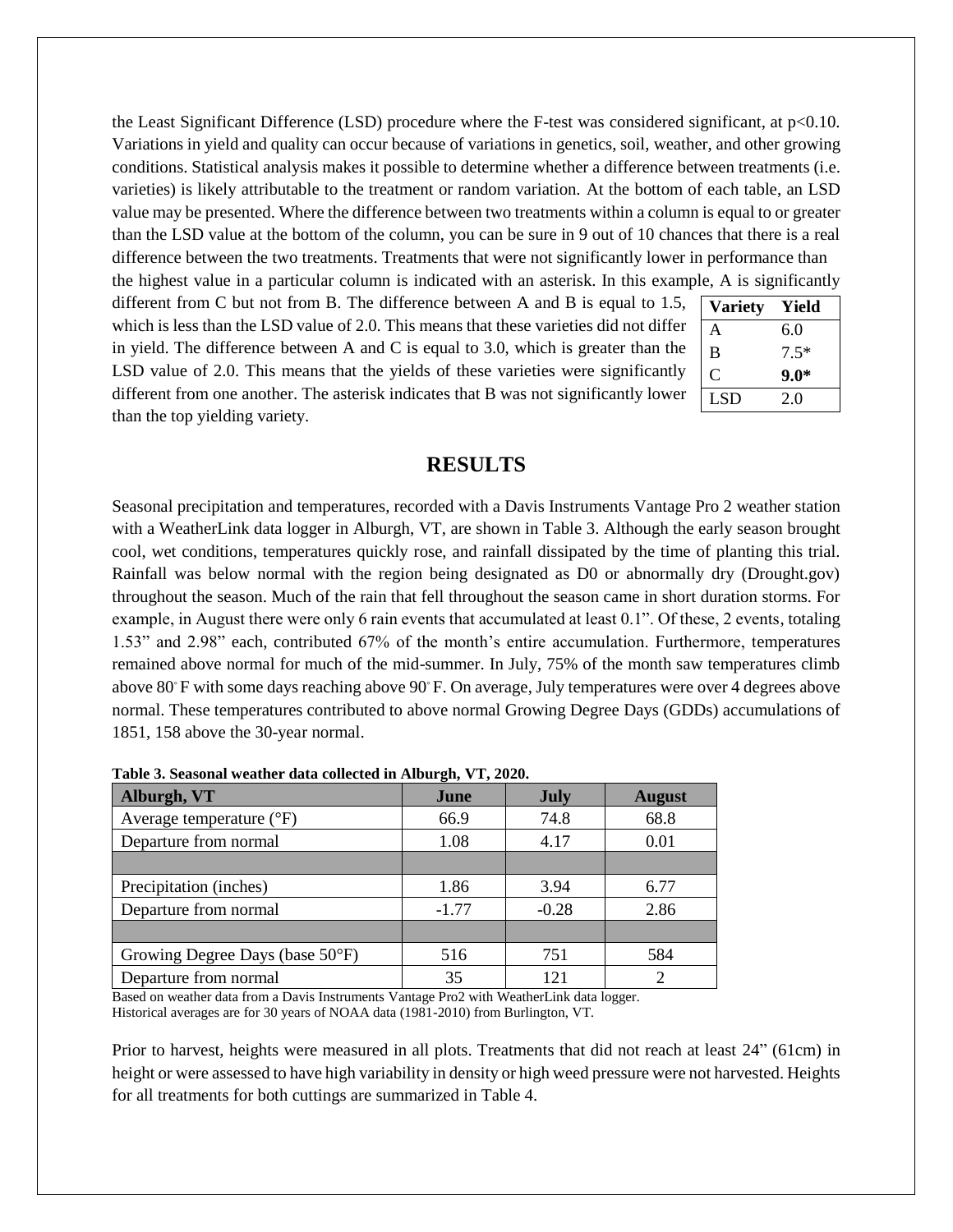|                         |                      |         | Height (cm)       |  |  |
|-------------------------|----------------------|---------|-------------------|--|--|
| <b>Variety</b>          | <b>Species</b>       | 1st cut | 2nd cut           |  |  |
| KF Prime 180            | Pearl Millet         | 47.9e   | 59.5f             |  |  |
| KF Prime 360            | Pearl Millet         | 43.4ef  | 57.1f             |  |  |
| <b>FSG 315</b>          | Pearl Millet         | 46.9e   | 59.7f             |  |  |
| VNS                     | Japanese Millet      | 41.2ef  | 70.5def           |  |  |
| KF Sugar Pro 55 SS      | Sorghum x Sudangrass | 76.2bc  | 84.1bcd           |  |  |
| Green Grazer V          | Sorghum x Sudangrass | 88.4a   | 95.9ab            |  |  |
| AS 9302                 | Sorghum x Sudangrass | 61.2d   | 68.7ef            |  |  |
| <b>FSG 214</b>          | Sorghum x Sudangrass | 69.3cd  | 80.8cde           |  |  |
| <b>FSG 215</b>          | Sorghum x Sudangrass | 79.0b   | 86.6bc            |  |  |
| AS 5201                 | Sudangrass           | 94.2a   | 101a              |  |  |
| Big Bang                | Annual ryegrass      | 36.3fg  | 14.3 <sub>g</sub> |  |  |
| Centurion               | Annual ryegrass      | 27.8gh  | 8.92 <sub>g</sub> |  |  |
| Ray's Crazy Summer Mix  | Mixture              | 36.5fg  | 65.0f             |  |  |
| Summer 2020 Mix         | Mixture              | 48.9e   | 86.6bc            |  |  |
| <b>Summer Feast Mix</b> | Mixture              | 24.6h   | 57.9f             |  |  |
| LSD $(p = 0.10)$        |                      | 9.37    | 14.0              |  |  |
| Trial Mean              |                      | 54.8    | 66.4              |  |  |

**Table 4. Height of all summer annual treatments across both harvests, 2020.**

Treatments that share a letter performed statistically similarly to one another. The top performing treatment is indicated in **bold.**

Although these species are typically very good at withstanding drought conditions and high temperatures, only the sudangrass and sorghum x sudangrass varieties were substantial and consistent enough to warrant harvest. Despite some species eventually regaining height by the  $2<sup>nd</sup>$  harvest, for statistical analysis only treatments that were harvested at the first harvest were harvested a second time. The remaining results presented in this report will only reflect the subset of treatments that were deemed harvestable.

The average dry matter yield for the trial was  $2.44$  and  $2.03$  tons  $ac^{-1}$  for the first and second harvests respectively (Table 5). Due to slow emergence and growth in the very dry conditions, the first harvest was made 54 days after planting. With rain finally arriving in August, the second harvest was able to occur 26 days after the first harvest which is a more typical regrowth interval for these grasses. Total yields ranged from 3.64 to 4.88 tons ac<sup>-1</sup> and did not differ statistically between varieties. A distribution of yields by cutting for each variety can be seen in Figure 1.

Quality differed statistically by variety (Table 6). Crude protein was highest in the sorghum x sudangrass variety AS9302, which averaged 24.3%. All varieties produced over 21.0% protein. The ADF content averaged 33.4% across the trial and did not differ by variety. The NDF content as expressed on an organic matter basis (aNDFom) averaged 55.3%. The lowest NDF content was produced by variety AS9302 with 52.8%. This was statistically lower than any other variety. High NDF content will negatively impact dry matter intake. However, some of this NDF is digestible and is reported as NDFD. The variety AS9302 also had the highest NDF digestibility at 80.3% with two varieties, AS5201 and Green Grazer V having significantly lower NDF digestibility than all other varieties. Similarly, NDF left undigested after 240 hours (uNDF240) was significantly higher in these two varieties. Water soluble carbohydrates, a source of energy,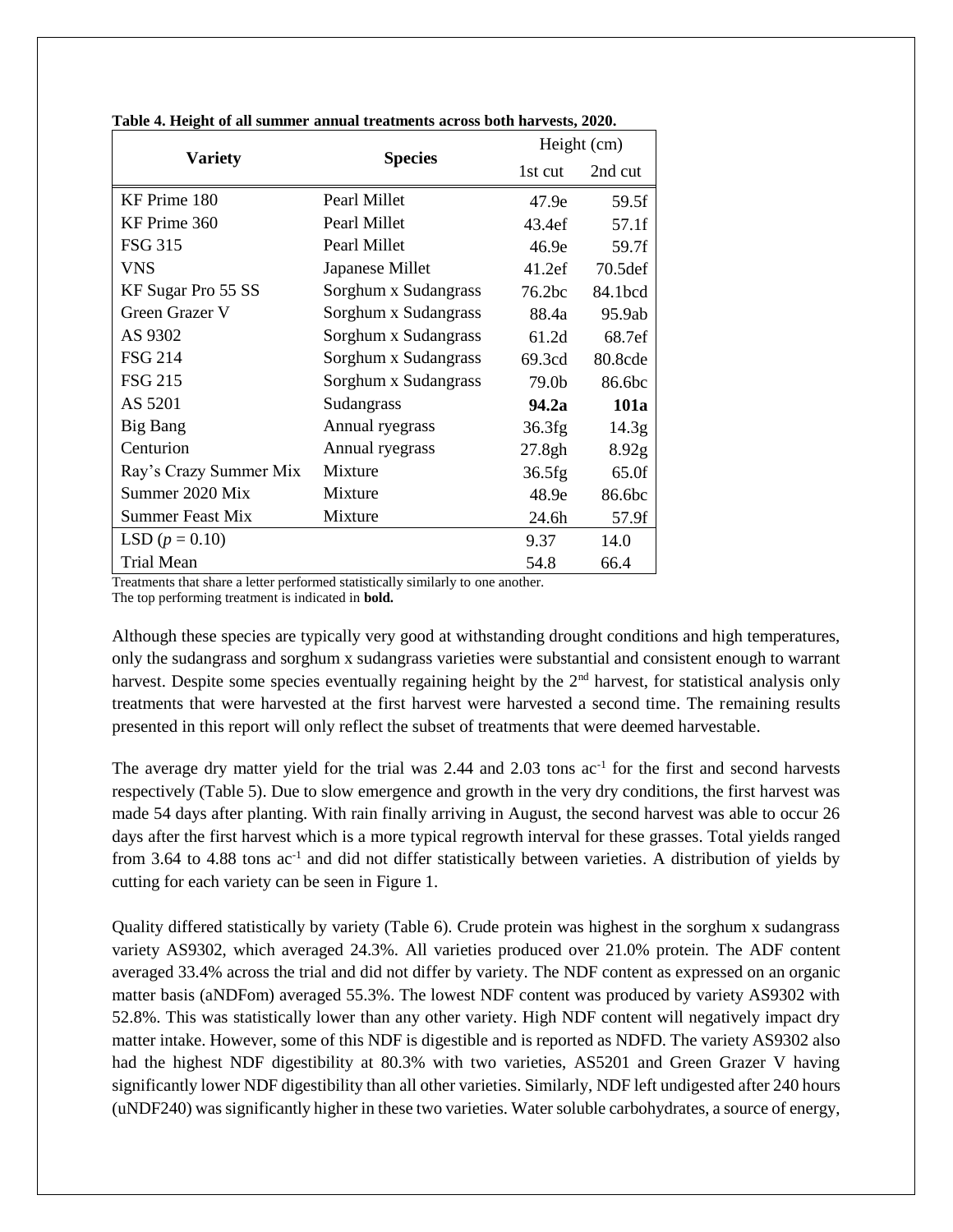also differed by variety ranging from 7.39% to 9.37%. The estimated portion of overall dry matter that contains digestible nutrients (TDN) ranged from 52.9% to 57.1%. However, utilizing these quality metrics, the estimated amount of energy available to an animal for lactation, as estimated by net energy of lactation (NEL) did not differ statistically.

| <b>Variety</b>     | Dry            | <b>DM</b> yield |                |           |  |
|--------------------|----------------|-----------------|----------------|-----------|--|
|                    | matter<br>(DM) | $1st$ cut       | $2nd$ cut      | Total     |  |
|                    | %              |                 | tons $ac^{-1}$ |           |  |
| KF Sugar Pro 55 SS | 15.3           | 2.60            | 2.05           | 4.65      |  |
| Green Grazer V     | 15.6           | 2.52            | 2.19           | 4.71      |  |
| AS 9302            | 15.4           | 2.03            | 1.60           | 3.64      |  |
| <b>FSG 214</b>     | 16.0           | 2.49            | 1.91           | 4.40      |  |
| <b>FSG 215</b>     | 14.6           | 2.59            | 1.95           | 4.54      |  |
| AS 5201            | 15.7           | 2.40            | 2.49           | 4.88      |  |
| LSD $(p = 0.10)$   | $NS+$          | $N/A\dagger$    | N/A            | <b>NS</b> |  |
| Trial mean         | 15.4           | 2.44            | 2.03           | 4.47      |  |

**Table 5. Yield of six summer annual varieties across two cuttings.**

The top performing treatment is indicated in **bold.**

N/A†; statistical analysis not performed within individual cuttings.

NS‡; not statistically significant.



**Figure 1. Total yield of six summer annual varieties across harvests, 2020.**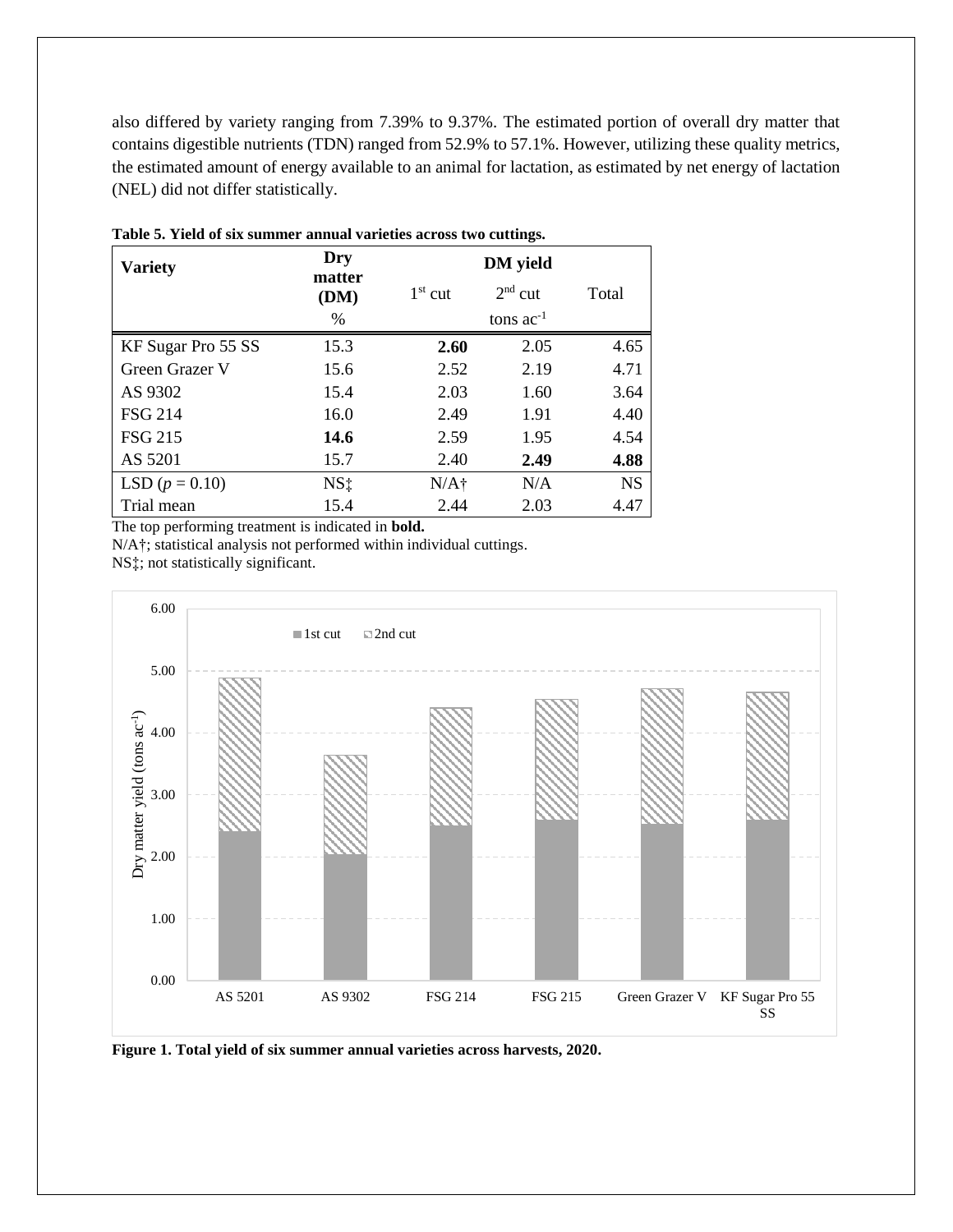| <b>Variety</b>     | $\bf CP$           | <b>ADF</b>        | aNDFom             | <b>WSC</b>         | <b>TDN</b> | <b>NDFD</b>       | $u$ NDF240        | <b>NEL</b>     | <b>Milk</b><br>yield    |
|--------------------|--------------------|-------------------|--------------------|--------------------|------------|-------------------|-------------------|----------------|-------------------------|
|                    |                    |                   | % of DM            |                    |            |                   | % of NDF          | Mcal $1b^{-1}$ | $lbs$ ton <sup>-1</sup> |
| KF Sugar Pro 55 SS | 22.6 <sub>bc</sub> | 33.2ab            | 55.6 <sub>bc</sub> | 7.91 <sub>bc</sub> | 55.8ab     | 76.6b             | 8.1a              | 0.522          | 3546b                   |
| Green Grazer V     | 21.2c              | 34.3 <sub>b</sub> | 57.2c              | 8.71ab             | 57.1a      | 72.0c             | 10.5 <sub>b</sub> | 0.531          | 3530b                   |
| AS 9302            | 24.3a              | 33.2ab            | 52.8a              | 7.39c              | 52.9c      | 80.3a             | 7.83a             | 0.507          | 3789a                   |
| <b>FSG 214</b>     | 22.5 <sub>bc</sub> | 33.2ab            | 55.0b              | 8.29ab             | 55.0b      | 77.9ab            | 8.17a             | 0.515          | 3574b                   |
| <b>FSG 215</b>     | 23.0ab             | 33.6ab            | 55.4b              | 8.12bc             | 55.1b      | 76.5 <sub>b</sub> | 8.21a             | 0.522          | 3606b                   |
| AS 5201            | 21.6 <sub>bc</sub> | 32.8a             | 55.8bc             | 9.37a              | 56.0ab     | 73.3c             | 9.82b             | 0.523          | 3472b                   |
| LSD $(p = 0.10)$   | 1.57               | NS <sub>1</sub>   | 1.76               | 1.12               | 1.84       | 2.42              | 0.794             | <b>NS</b>      | 146                     |
| Trial mean         | 22.5               | 33.4              | 55.3               | 8.30               | 55.3       | 76.1              | 8.78              | 0.520          | 3586                    |

**Table 6. Forage quality of six summer annual varieties across two cuttings.**

Treatments that share a letter performed statistically similarly to one another.

The top performing treatment is indicated in **bold.**

NS‡- not statistically significant.

Finally, milk yield is an estimated value of the lbs of milk produced from a ton of the forage. This calculation combines multiple quality parameters into one metric to simplify comparison. Variety AS9302 has a significantly higher milk yield than any other variety and all other varieties were statistically similar to one another.

# **DISCUSSION**

These data demonstrate the value of integrating summer annual forages into forage production systems in the Northeast. In a year with above average temperatures and below average precipitation, summer annual grasses on average produced almost 4.5 tons ac<sup>-1</sup>. Summer annuals can provide substantial dry matter of high quality feed to supplement lactating dairy cows at the time of the year when perennial cool season grass growth slows. Harvests should be made when the grasses are tall enough, but while they are still relatively leafy and vegetative to increase the proportion of fiber that is digestible. Although other species can be grown during this part of the growing season, sorghum x sudangrass and sudangrass varieties were better able to handle the extreme drought conditions and were reliably harvestable for two cuttings. However, these data only represent one year of data and should not be used alone to make management decisions.

With growing summer annuals, it is important to also be aware of the risk of nitrate accumulation and the presence of prussic acid. Nitrates are considered relatively safe for feed up to 5000 ppm, however, there is a risk of excessive nitrate accumulation under excessive fertility, and immediately after a drought stressed crop receives rainfall. Additionally, sorghums, sudangrasses, and hybrids may contain prussic acid, which can be toxic. To avoid prussic acid poisoning from summer annuals:

- Graze when the grasses are at least 18 inches tall.
- Do not graze plants during and shortly after drought periods when growth is severely reduced.
- Do not graze wilted plants or plants with young tillers.
- Do not graze after a non-killing frost; regrowth can be toxic.